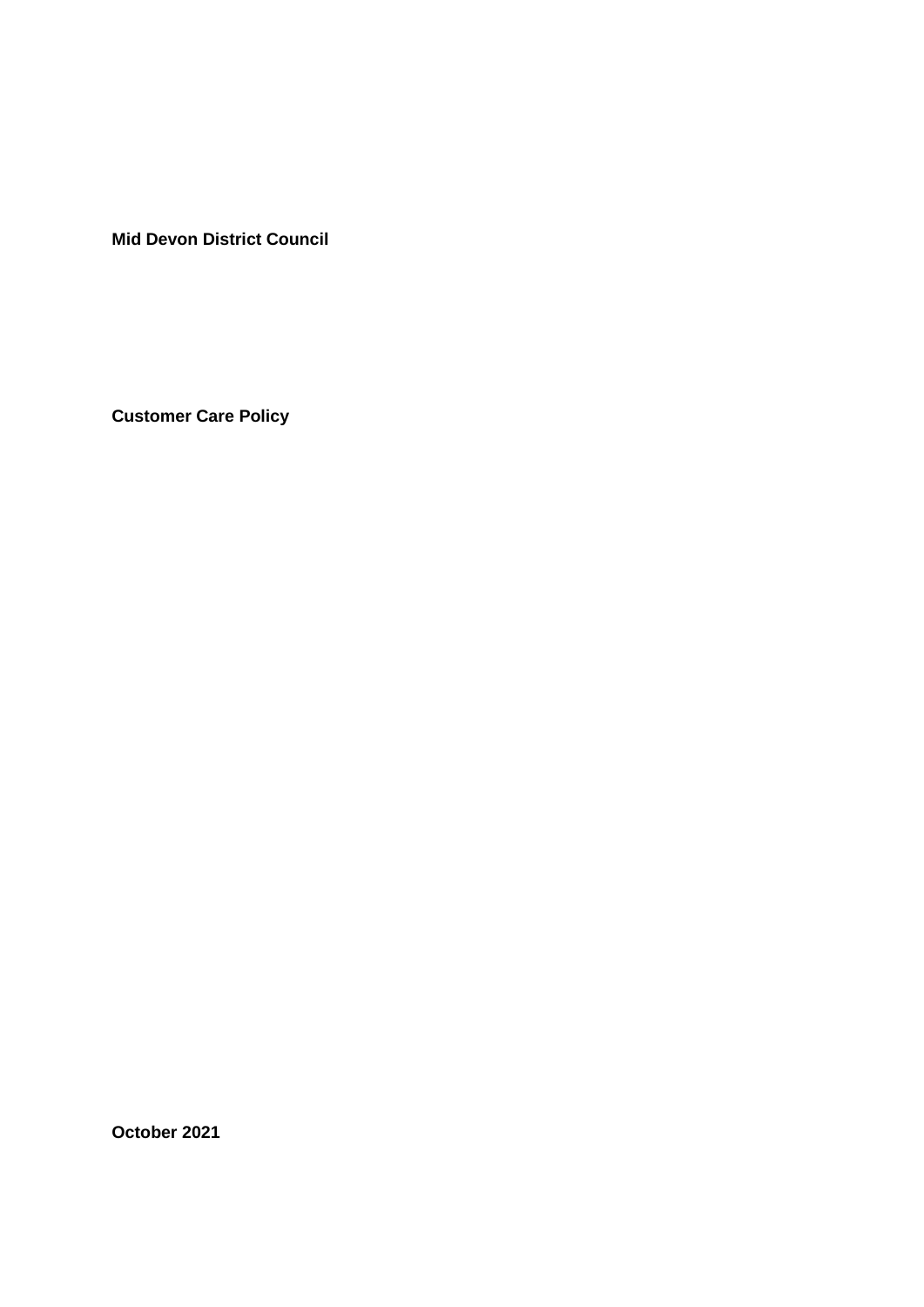# **Version Control Sheet**

#### *Title: Customer Care Policy*

*Purpose:* **To detail the commitment of Mid Devon District Council to provide customer services that meet the varying needs of customers and to set the standards that can be expected from the Council and it's officers to customers.**

*Owner:* **Corporate Manager for Digital Transformation and Customer Engagement Email: [llewis@middevon.gov.uk](mailto:llewis@middevon.gov.uk) Telephone number 01884 234981**

*Date:* **October 2021**

*Version Number: 3.0*

*Status: DRAFT*

*Review Frequency:* **Every 2 years or sooner if required.**

*Next review date: October* **2023**

*Consultation* **This document was sent out for consultation to the following:** Operational and Corporate Managers Leadership Team Cabinet Member

#### **Document History**

This document obtained the following approvals.

| <b>Title</b>                              | <b>Date</b>     | <b>Version</b><br><b>Approved</b> |
|-------------------------------------------|-----------------|-----------------------------------|
| <b>Operational and Corporate Managers</b> | <b>Nov 2021</b> |                                   |
| Leadership Team                           | <b>Nov 2021</b> |                                   |
| Portfolio Holder for Working Environment  | <b>Nov 2021</b> |                                   |
|                                           |                 |                                   |
|                                           |                 |                                   |
|                                           |                 |                                   |

\*- Delete if not applicable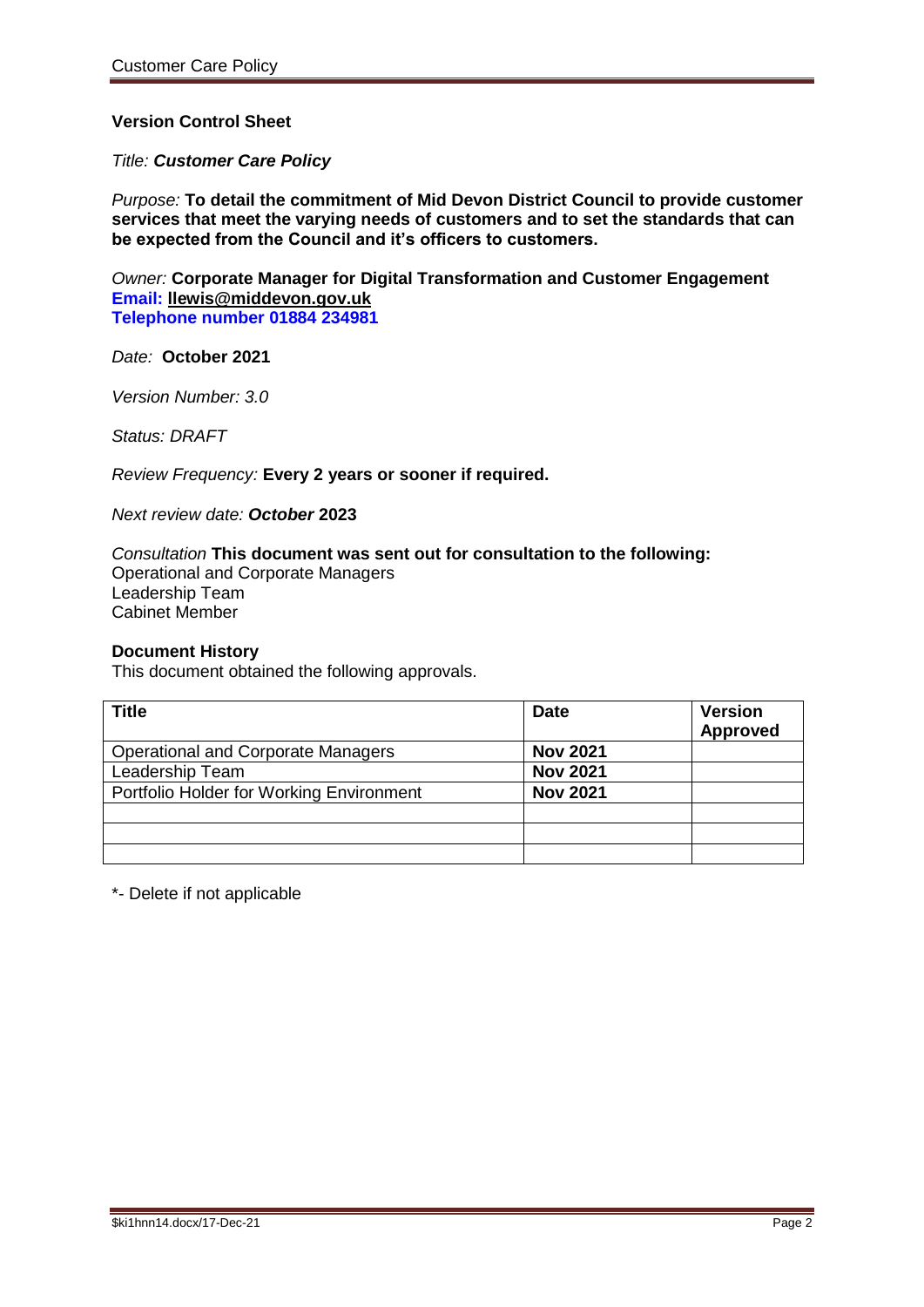## **1. Introduction**

### **Vision**

Mid Devon District Council are committed to ensuring that customer service excellence is an integral part of planning, resourcing and delivery of our services. Our vision is to be an organisation that provides consistently high quality customer services, which add value to the customer and to the Council.

## **2. Strategy**

The standard of service a customer receives when they contact the Council will influence their view of the Council and potentially the area it serves. At a time when customer expectations are continually changing and councils are striving to make efficiencies we aim to address these challenges by

- Making the best use of technology to deliver cost effective services
- Preventing valuable resources being wasted on providing poor customer service by reviewing what we do and how we do it.
- Transform services to make them simple to deliver and easy for customers to access
- Consider alternative methods of communications such as social media

Whilst this policy is concerned with standards, the Council has a policy specifically for Compliments, Comments and Complaints which is available via the website **[Complaints](https://www.middevon.gov.uk/media/346614/complaints-and-feedback-policy-v2.pdf)  [and Feedback Policy \(middevon.gov.uk\)](https://www.middevon.gov.uk/media/346614/complaints-and-feedback-policy-v2.pdf)** or from the Customer Service Team (contact details included in this document). This policy guides customers through the process of making a compliment, comment or complaint.

### **3. Scope**

This document applies to all Mid Devon residents and customers of the Council and all Council staff. Where third parties provide services on the Councils behalf, those third parties must be able to deliver a customer service which is broadly in line with this policy.

### **4. Related Documents**

- a. Complaints Policy
- b. Chanel Access Strategy
- **c.** Customer Care Standards

### **5. Customer Service Promise**

We will:

Have policies and procedures which support the right of all customers to expect excellent levels of service, and that meet the diverse needs of our customers.

Have staff that are polite and friendly to customers, and have an understanding of our customer needs.

Advise our customers and potential customers about our customer care standards and what can be expected from our services in terms of timeliness and quality.